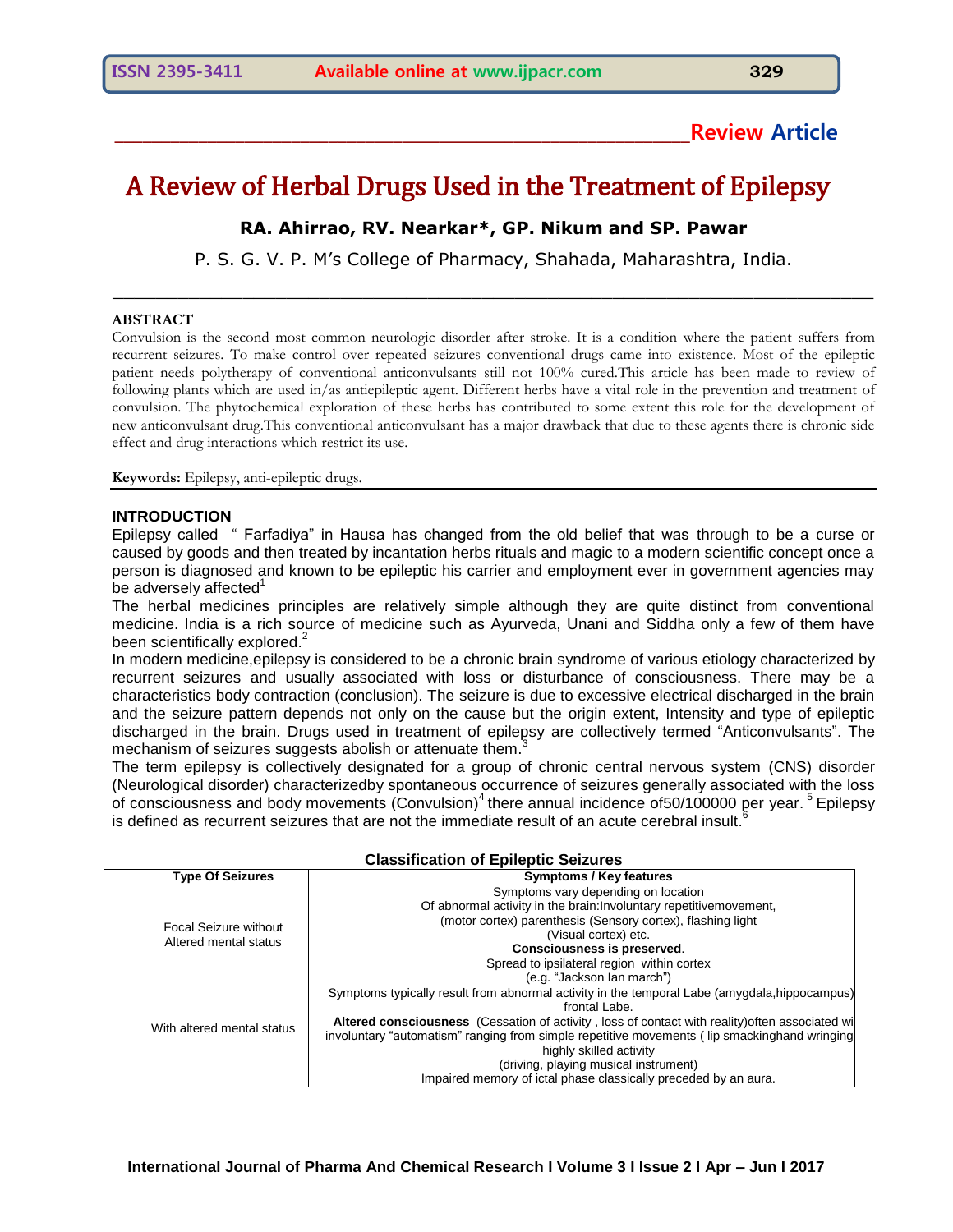| Focal Seizures with<br>secondary generalization | Initially manifests with symptoms of focal<br>Seizures with or without altered mental status.<br>Evolves into a tonic-colonic with sustained contraction (tonic)<br>followed by rhythmic movements (colonic) of all limbs.<br>Loss of consciousness proceeded by aura. |
|-------------------------------------------------|------------------------------------------------------------------------------------------------------------------------------------------------------------------------------------------------------------------------------------------------------------------------|
|-------------------------------------------------|------------------------------------------------------------------------------------------------------------------------------------------------------------------------------------------------------------------------------------------------------------------------|

#### **Primary Generalized Seizures**

|                                      | Sudden, brief interruption of consciousness                                                                                                                                                                                                                                                                      |  |  |
|--------------------------------------|------------------------------------------------------------------------------------------------------------------------------------------------------------------------------------------------------------------------------------------------------------------------------------------------------------------|--|--|
| Absence seizure (petit mal)          | <b>Blank store</b>                                                                                                                                                                                                                                                                                               |  |  |
|                                      | Occasional motor symptoms such as lip smacking, rapid blinking Not preceded by an aura.                                                                                                                                                                                                                          |  |  |
| Plyoclonic seizure                   | Brief (1 second or less) muscle contraction: Symptoms may occur in individual muscle or general<br>(the latter can result in falling) Associated with syst<br>to all muscle groups of the body<br>disease states such as uremia, hepatic failure, hereditary degenerative conditions, Creutzfeldt-Ja<br>disease. |  |  |
| Tonic-colonic (grand mal)<br>Seizure | Symptoms as described above but onset is abrupt and not preceded by symptoms of focal seizu                                                                                                                                                                                                                      |  |  |

# **Antiepileptic plants**

Traditional herbs are very useful and indispensable in the struggle for seizure management and future Anti-Epileptic Drug (AED) development. Therefore alternative therapy including herbal drugs and complementary medicine is becoming increasing popular.<sup>8</sup>



**Fig. 1: Datura metal**

There are a new plant which are *Datura Metal limn (Solanaceae)* which are used in traditional medicine for several years to treat epilepsy and other problems, Medicinal plants have contributed a rich health to human beings plant extract and their bioactive compounds present in them which are responsible for antiepileptic activity have to be screened for their valuable information rather than using a whole plant , pharmacologists identify isolate extract and synthesize individual components thus capturing the active properties or constituents. Herbal medicines are very cheap in comparison to the conventional form of medication. It"s something which every pocket can afford unlike other forms of medication which can afford, unlike other forms of medication which can create a big hole in your wallet. One of the greatest benefits associated with herbal medicine is the non-existence of side effects. Although herbal medicine has the potential to curve many ailments, the curing period is usually longer in comparison to conventional medication.<sup>9</sup>

In Africa and in Cameroon particularly, polytherapy in traditional medicine still plays an important role in the management of diseases mainly among populations with very low income (Geoflrg & Kirby ,1996) and polytherapy relies on the use of a wide variety of plant species. These plants shows antiepileptic activity, *Ricinus communis* linn (Euphorbiaceous), *Citrus sinenis* (linn), Osbeck (Rutaceae) and several other plants which are described below-.<sup>10</sup>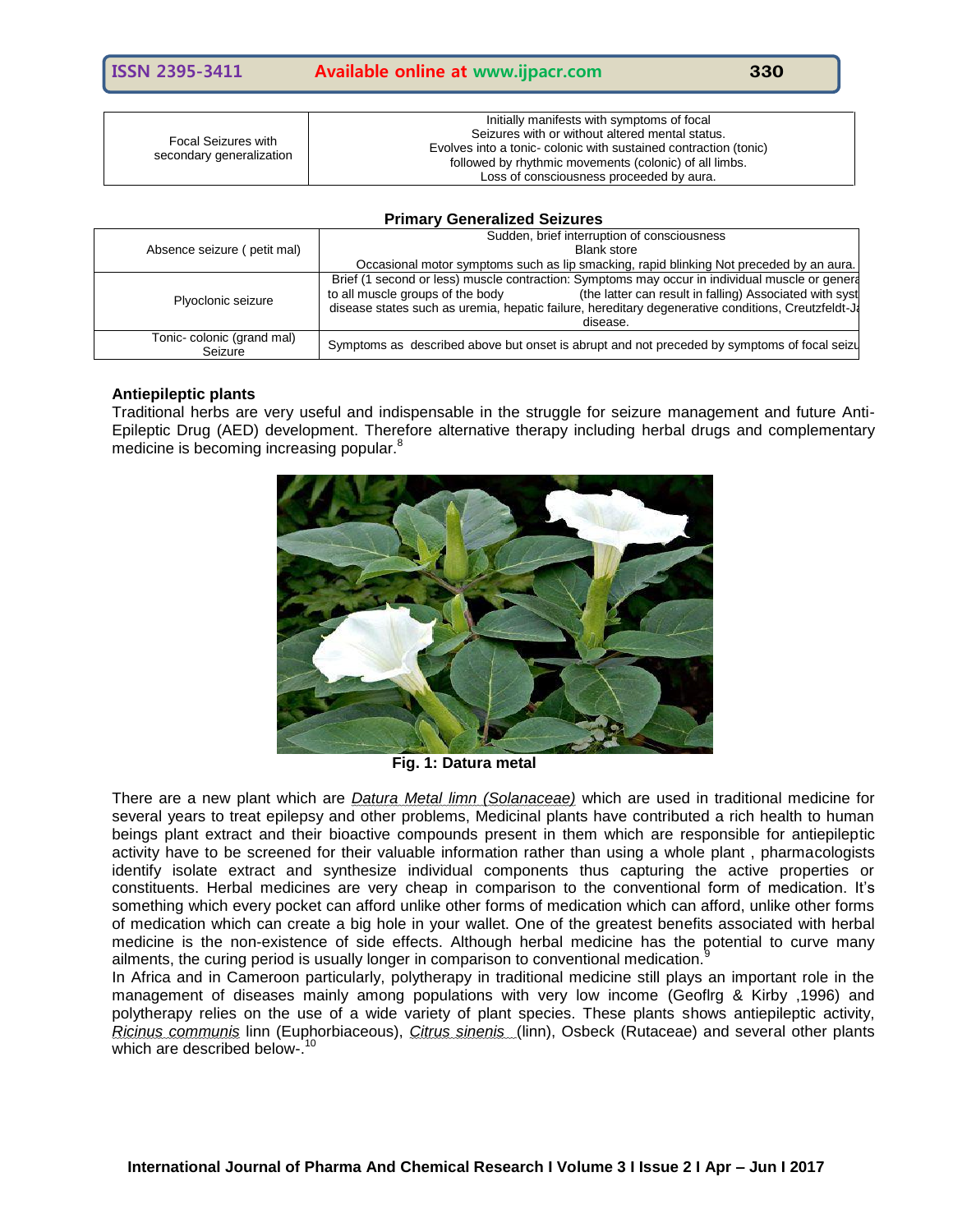# **ISSN 2395-3411 Available online at www.ijpacr.com 331**

| Sr.<br>No. | <b>Medicinal</b><br>Plant | Family         | <b>Chemical</b><br><b>Constituents</b>                      | <b>Parts</b>          | <b>Used</b>     |
|------------|---------------------------|----------------|-------------------------------------------------------------|-----------------------|-----------------|
|            | Cannabis Sativa           | Urticaceae     | Cannabinoids'                                               | Leaves                | Anti-convulsont |
| 2.         | Canscora<br>Decussata     | Gentianaceae   | 1,3,5-tri & 1,3,5,<br>6,7-penta-oxy-xamthones               | Entire<br>plant       | Anti-convulsont |
| 3.         | Cinchona<br>Officinalis   | Rubiaceae      | Quinine                                                     | Bark,<br>root         | Anti-convulsont |
| 4.         | Mognolia<br>Officinalis   | Magnoliaceae   | Magnlod and<br>honokiol                                     | Bark                  | Anti-convulsont |
| 5.         | Nardastachys<br>Jatamansi | Valerianaceae  | Jatamansinone                                               | Root,<br>rhizome      | Anti-convulsont |
| 6.         | Panax ginseng             | Araliaceae     | Saponins                                                    | Root                  | Anti-convulsont |
| 7.         | Rauwolfia<br>Serpentine   | Apocynaceae    | Reserpine                                                   | Whole<br><b>Herbs</b> | Anti-convulsont |
| 8.         | Vaeriana<br>Officinalis   | Valerianaceae  | Valepotriates,<br>Valtrates.<br>Valeridine,<br>Valechlorine | Root                  | Anti-convulsont |
| 9.         | Ergot (clavicepsperpu     | Clavicipitacea | Ergot<br>Alkaloids,<br>Ergotamine<br><b>Bromocriptine</b>   | Ergot<br>Exfact       | Anti-convulsont |

| Sr.<br>No. | <b>Medicinal</b><br><b>Plant</b> | Family          | <b>Chemical</b><br><b>Constituents</b>                      | <b>Parts</b>     | <b>Used</b>     |
|------------|----------------------------------|-----------------|-------------------------------------------------------------|------------------|-----------------|
|            | Cannabis Sativa                  | Urticaceae      | Cannabinoids'                                               | Leaves           | Anti-convulsont |
| 2.         | Canscora<br>Decussata            | Gentianaceae    | 1,3,5-tri & 1,3,5,<br>6,7-penta-oxy-xamthones               | Entire<br>plant  | Anti-convulsont |
| 3          | Cinchona<br><b>Officinalis</b>   | Rubiaceae       | Quinine                                                     | Bark,<br>root    | Anti-convulsont |
| 4.         | Mognolia<br><b>Officinalis</b>   | Magnoliaceae    | Magnlod and<br>honokiol                                     | <b>Bark</b>      | Anti-convulsont |
| 5          | Nardastachys<br>Jatamansi        | Valerianaceae   | Jatamansinone                                               | Root.<br>rhizome | Anti-convulsont |
| 6.         | Panax ginseng                    | Araliaceae      | Saponins                                                    | Root             | Anti-convulsont |
| 7.         | Rauwolfia<br>Serpentine          | Apocynaceae     | Reserpine                                                   | Whole<br>Herbs   | Anti-convulsont |
| 8          | Vaeriana<br><b>Officinalis</b>   | Valerianaceae   | Valepotriates,<br>Valtrates,<br>Valeridine.<br>Valechlorine | Root             | Anti-convulsont |
| 9          | Ergot (clavicepsperpur           | Clavicipitaceae | Ergot<br>Alkaloids,<br>Ergotamine<br><b>Bromocriptine</b>   | Ergot<br>Extract | Anti-convulsont |

The alternative drug therapy for the management of this disease can be by the use of medicinal plants and their active principles. In the present study plant from India with a traditional claim of antiepileptic activity and neuroprotective properties has been selected and a Datura metel extract is prepared in different medium.<sup>11</sup>

# **2. Cannabis Sativa**



**Fig. 2: Cannabis Sativa**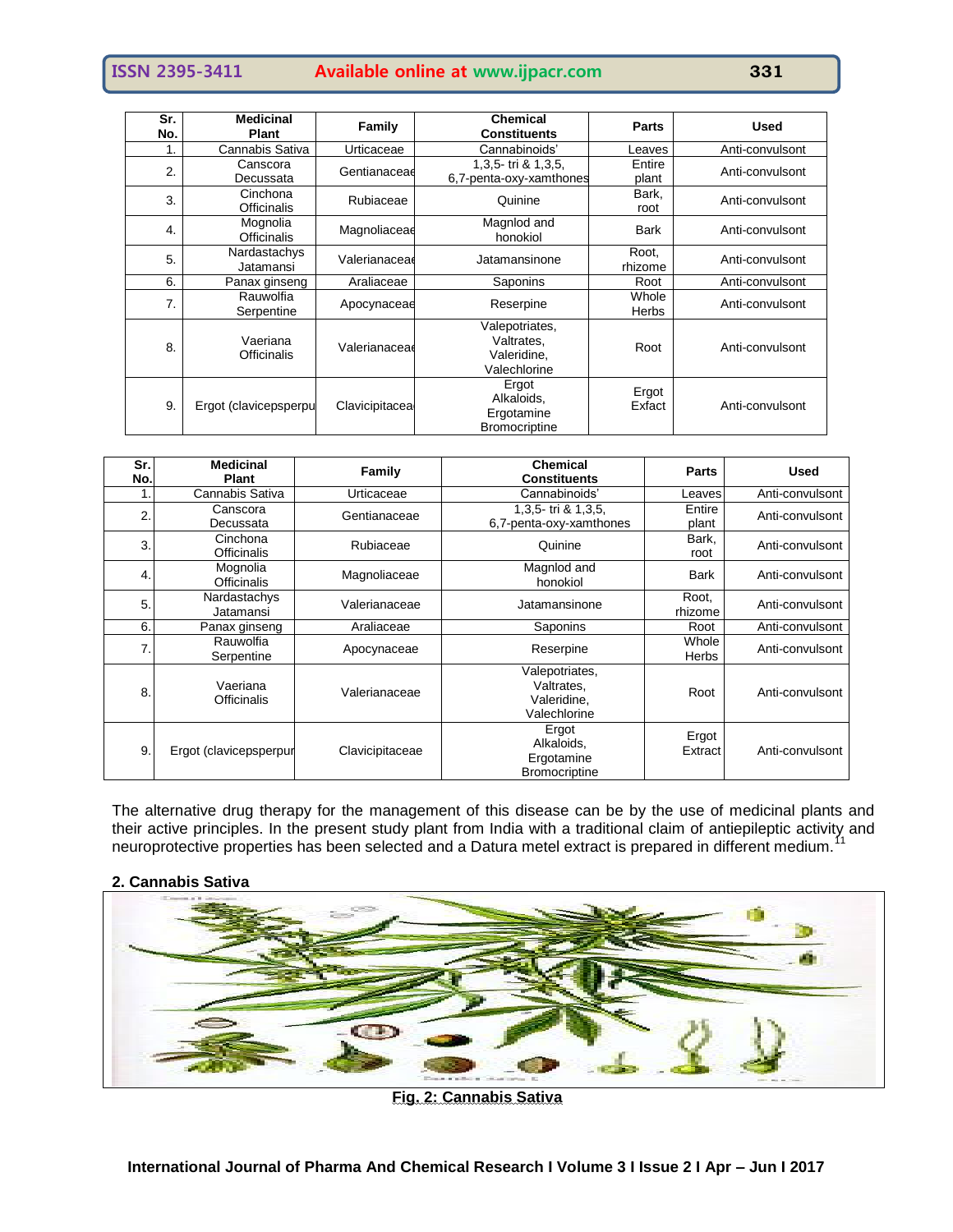Cannabis consists of dried flowering tops of the cultivated female plants of *Cannabis sativa*Linn.belonging to family Urticaceae / Cannabinaceae.

It"s indigenous to India;it is cultivated in Maharashtra, West-Bengal and Madhya Pradesh.

Cannabis comprises is to 20% of resin (present in glandular trichomes) which contains the major active euphoric principle 1-3-4 Trans tera-hydrocannabinal (Commonly known as **Δ<sup>1</sup> THC)**.



## **Structure of Cannabinoids**

It contains volatile oil, trigonelline and choline. The resin also contains cannabinol, cannabidiol, cannabidiolic acid, connabichromene and cannabigerol.<sup>12</sup>

# **3. Canscoradecussata**



**Fig. 3: Canscoradecussata**

*Canscoradecussatais* famous with name Shankhpushpi. This consists of the aerial parts of the plant known as Conscora decussate, family Gentianaceae. Shankhpushpi is found thought India up to an attitude of 1300m. It is also grown in Sri Lanka and Myanmar. Two crystalline compounds have been isolated from the aqueous and alcoholic extract of the plant. Shankhpushpi is found to contain triterpenes, alkaloids and Xanthene"s like 1, 3, 5-tri and 1, 3,5,6,7-penta-oxy-Xanthones.

The fresh juice of the plant is prescribed in insanity, epilepsy and nervous debility. [12]

Cinchona is famous with synonyms like Jesuits bark, Peruvian bark. It is the dried bark of the cultivated trees of Cinchona officinal is belongs to family Rubiaceae.

In India it is cultivated in Annamalai hills (Coimbatore district) and Nilgiri hills (Nilgiri district) in Tamilnadu and in Darjeeling area of West Bengal.

#### **Extraction of Quinine**

For extraction of quinine, the bark is powdered and extracted with benzene or toluene in presence of alkali. Further the alkaloids are extracted with dil-sulphuric acid. By bringing the acid extract to neutrally quinine Sulphate separates as it is sparingly soluble.

## **Chemical constituent**

Cinchona bark contains about 25 alkaloids, which belong to quinoline group. The important alkaloids are quinine, quinidine, cinchonime and cinchonidine. Quinine and Quinidine are stereoisomers of each other.<sup>12</sup>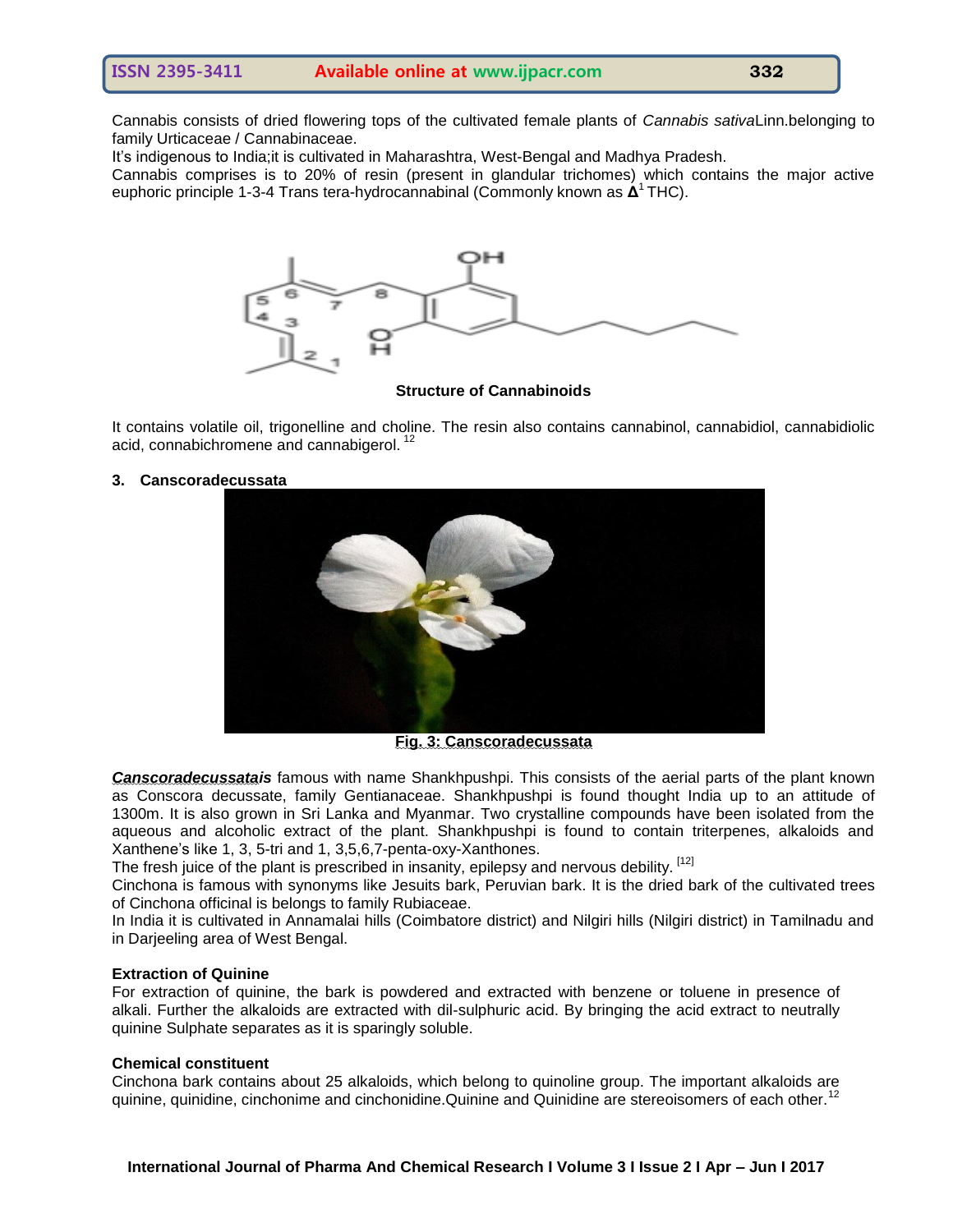**4. Nardostachys jatamansi**



**Fig. 4: Nardostachysjatamansi**

**Synonyms**: Nard, Indian spike hard.

**Biological Source**: Jatamansi consist of dried rhizomes of *Nardostachysjatamansi D.C*. family Valerianaaceae.

These plants are found in the Alpine Himalayas at an attitude of 3000-5000m; it is grown from Punjab to Skim and in Bhutan.

**Chemical constituent:** Jatamansi contains 1 to 2% of pale yellow volative oil, resin, sugar, starch& bitter principle, an alcohol and its isovaleric ester. It also contains jatamsic acid & ketones jatamansone and nardostachone Jatamansinone.

Nardostachys jatamansi is stimulant in small doses and also useful in epilepsy, hysteria and palpitation of heart. $12$ 



# **5. Panax ginseng**

**Fig. 5: Panax ginseng**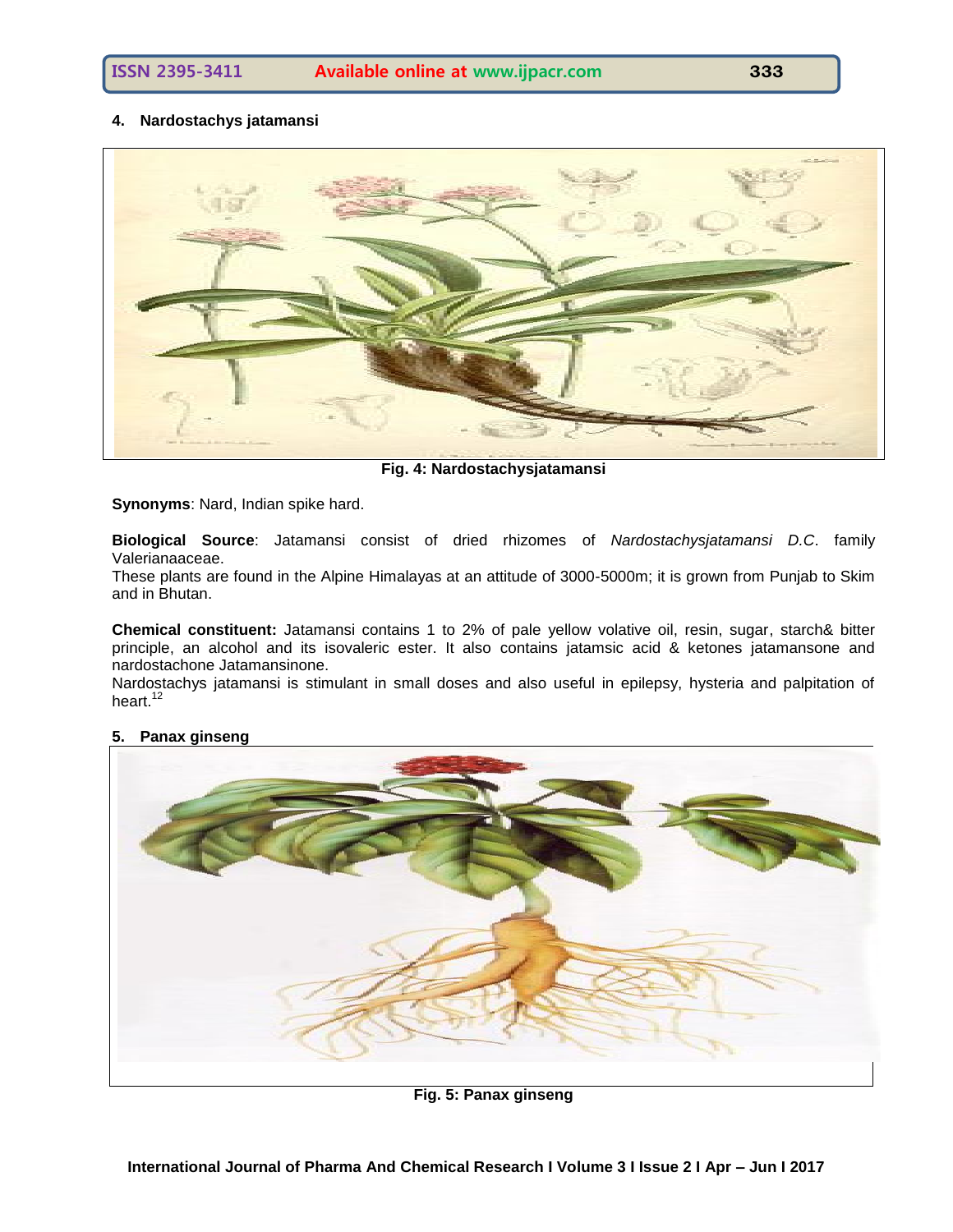**Synonyms:** Ninjin, Pannag,Panax.

**Biological Source:** Ginseng is the dried root of various species of Panax like *Panax ginseng , Panax japonica*  etc. belonging to family Araliaceae presently , ginseng is commercially cultivated in Korea, China, Japan, Russia, Canada, United Sates of America.

# **Chemical constituent**

Ginseng contains a mixture of saponin glycosides belonging to triterpeniod group. They are grouped as Ginsenosides, Panaxosides and Chikusetsusaponin. The Chikusetsusaponinsaponin from panax ginseng used as anticonvulsant.<sup>12</sup>

# **6. Rauwolfia Serpentine**



**Fig. 6: Rauwolfia Serpentine**

**Synonym:** Serpgandha, Rauwolfiaroot,chhota chand

**Source:** Rauwolfia consist of dried roots of the plant known as *Rauwolfia serpentine* Benth belonging to family Apocynaceae.

Several species of Rauwolfia are found distributed in the tropical regions of Rauwolfia are found distributed in the tropical regions of Asia, America and Africa commercially it is produced in India, Sri Lanka ,Myanmar, Thailand and America. In India it is cultivated in Uttar Pradesh, Bihar, Orissa, Tamilnadu, West Bengal, Karnataka, Maharashtra and Gujarat.

## **Chemical Constituent**

About 30 indole alkaloids have been reported in drug and total alkaloidal content of rauwolfia root ranges from 0.7 to 3% depending upon the source.

The important alkaloid of rauwolfia is reserpine. The major alkaloids reserpine and rescinnamine are ester derived from methyl reserpate and trimethoereybenoic acid in reserpine and trimethoxybenzoic acid in case of rescinnamine.

Reserpine lowers the blood pressure by depending stores of catecholamines at nerve ending.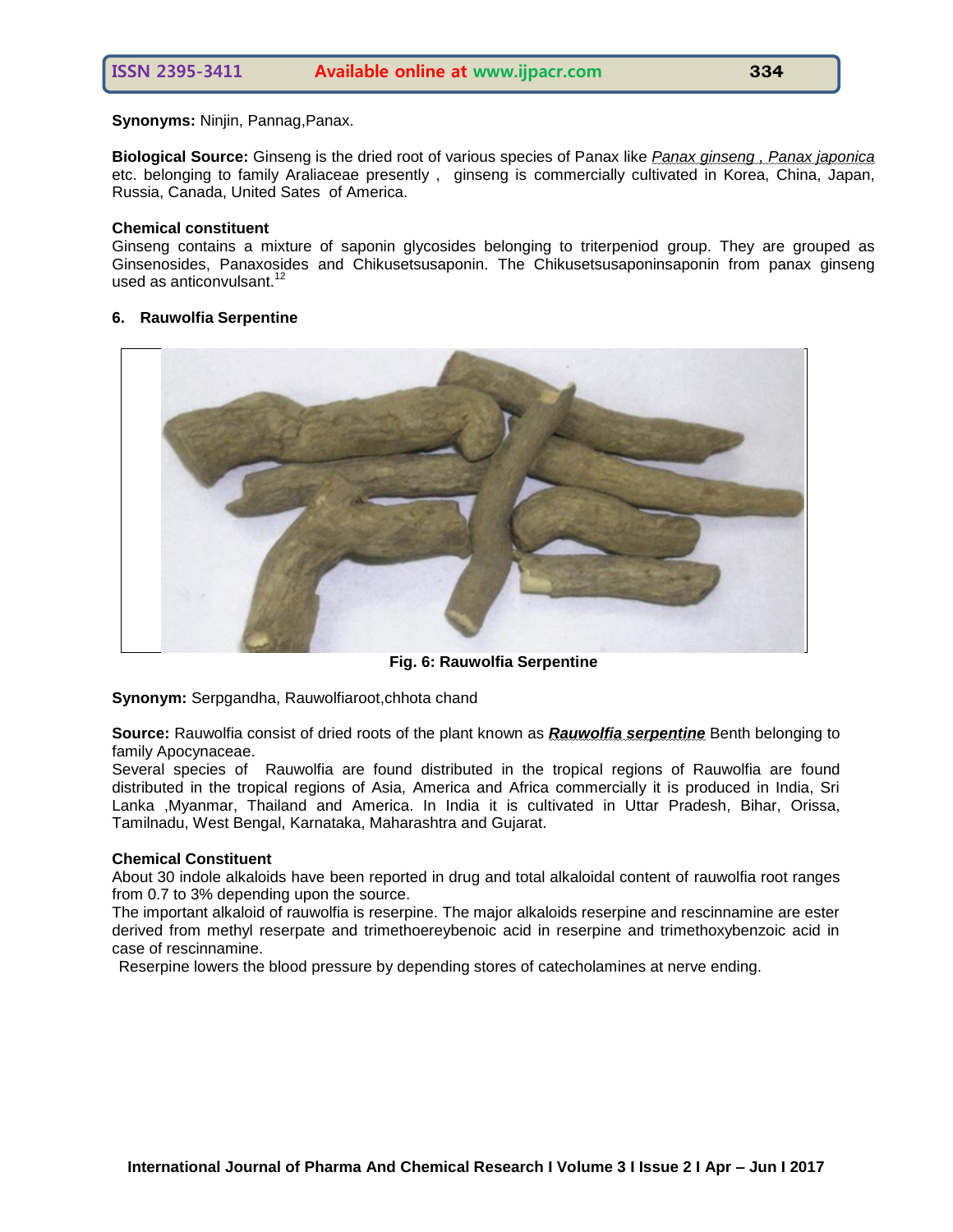# **7. Valerinaofficinalis**



**Fig. 7: Valerinaofficinalis**

**Synonym:** European Valerian

**Source:** It consist of thick dried rhizomes and roots of *Valerian officinals* family Valerianaceae collected in autumn.It is obtained from wild and cultivated plants in England, Holland, Germany, Belgium, France and Japan.

# **Chemical Constituent**

It yield 0.5 to1% of volatile oil. This contains ester (bomyl acetate, bomyl formte, bomyl isovalerinate), terpenes, alcohols and a Sequiterpene alcohol (Valerianol)

The main active principle wich shows anticonvulsant properties arevalepotriates, valtrate, valeridine, valechlorin.

# **8. Ergot:**

# **Ergot Life Cycle**



**Fig. 8: Life cycle of Ergot**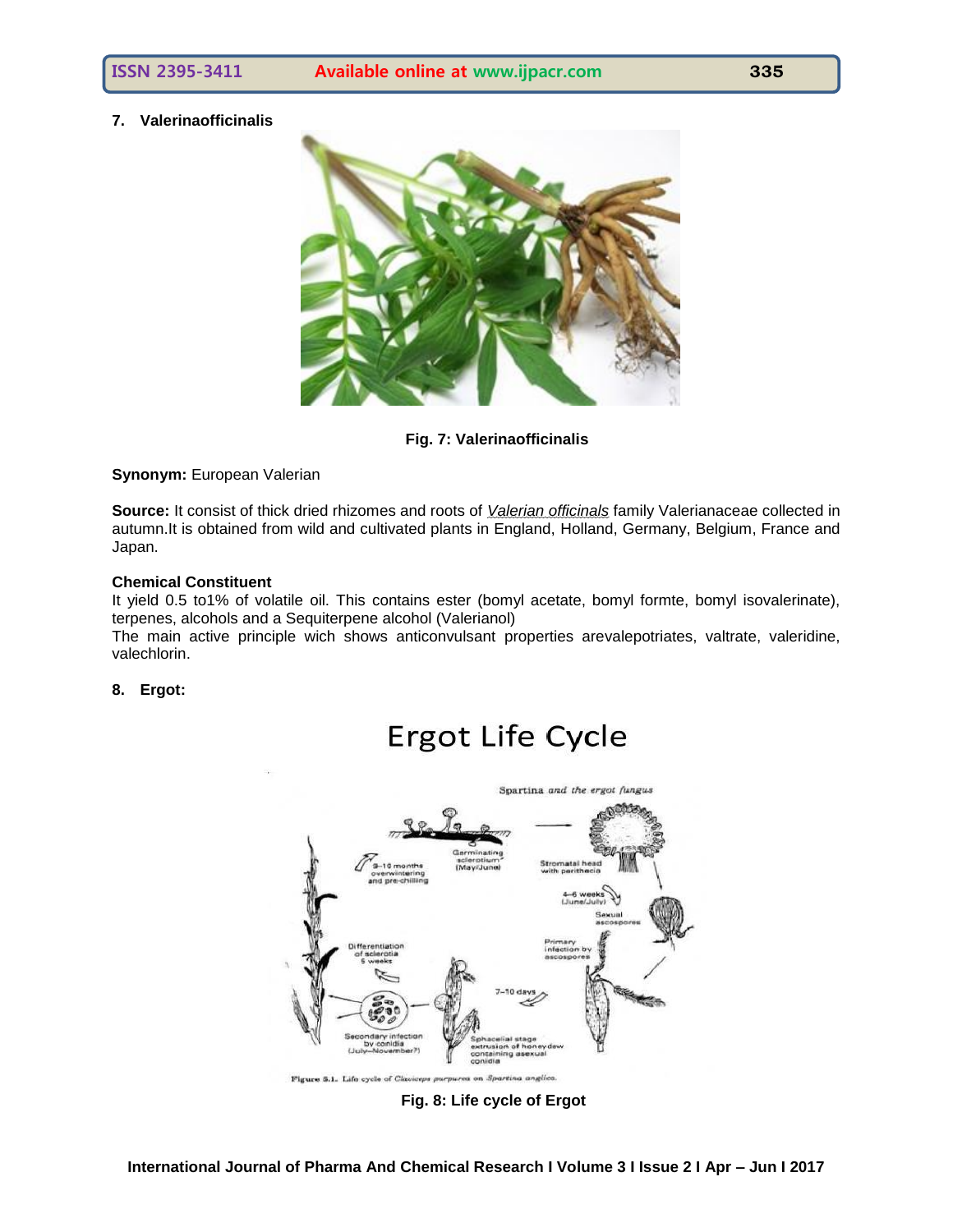**Synonym:** Ergot of Rye, Ergota.

**Source:** Ergot is the dried sclerotium of a fungus, claviceps purpure. Tulasne (Clavicipitaceae) developed in ovary of rye plant secale cereal linne (Graminae). It contains notless than 0.19 per ceng of the total alkaloids of ergot calculated as ergotoxine of wich not less than is per cent consist of water soluble alkaloids of ergot calculated as ergometrine.

It occurs in Switzerland, Yugoslavia, Hungary and Czechoslovakia.

# **Chemical Constituent**

Ergot contains large number of potentinodle alkaloids (0.1 to 0.25%), which are derivatives of lysergic acid. Lysergic acid is present in its peptide derivative form and hence the alkaloids are also called as peptide alkaloids.

| <b>Table: Ergot Alkaloids</b>                                                      |                      |                                                                 |                |  |  |
|------------------------------------------------------------------------------------|----------------------|-----------------------------------------------------------------|----------------|--|--|
| (-) Laevorotatory Alkaloids                                                        |                      | (+) Dextrorotatory Alkaloids                                    |                |  |  |
| Ergometrine                                                                        | <b>Water Soluble</b> | Ergometrinine                                                   |                |  |  |
| Ergotamine<br>Ergosine<br>Ergocristine<br>Ergocryptine<br>ErgocornineErgocorninine |                      | Ergotaminine<br>Ergosinine<br>Water insoluble<br>Ergocryptinine | Ergocristinine |  |  |

# **Dose of Ergotamine**

Ergotamine tartara  $\rightarrow$  1-2 mg Sublingual, 250-500mg intramuscular / Subcutaneous<sup>12</sup>

Traditional medicinal pacties have remains as a component of health care system of many societies in spite of the availability of well established alternatives (Oyeka 1981; Ndoye 2005). But focus has shifted to te use of herbal remedies in the management of epileptic seizures probably because these measure fit into the cultures of people and are not usually as expensive and do not possess many side effects, contraindications and possible interaction with drugs used simultaneously. The alternative drug therapy for the management of this disease can be by the use of medicinal plants and their active principle. <sup>[8]</sup> The medicinal plants for the study are selecting in such a way that their availability is maximized in many parts of the word.<sup>[11]</sup>

# **GENERAL MODELS USED IN EPILEPSY**

The search for therapeutic approaches to epilepsy has been based an animal seizures.<sup>13</sup>

# **IN VIVO MODELS USED IN EPILEPSY**

- 1. Maximum electroshock in mice.
- 2. PTZ induced convulsion in mice and rat.
- 3. Strychine induced convulsion in mice.
- 4. Picrotoxin induced convulsion in mice.
- 5. Bicuculline induced convulsion in rat.
- 6. Pilocarpine induced convulsion in rat.

# **IN VITRO MODELS**

- 1. <sup>3</sup>H GABA receptor binding.
- 2.  $GABA_A$  receptor binding.
- $3.$  GABA<sub>B</sub> receptor binding.
- 4. <sup>3</sup>H GABA uptake in rat cerebral cortex synepto some.
- 5. GABA uptake and release in rat hippocampal slices.

# **CONCLUSION**

This study is undertaken to evaluate the anticonvulsant and sedative properties of few medicinal plants used in the treatment of epilepsy. The present study revealed anticonvulsant potential of some medicinal plants. These remedies can make anticonvulsant treatment more rationale and patient friendly.